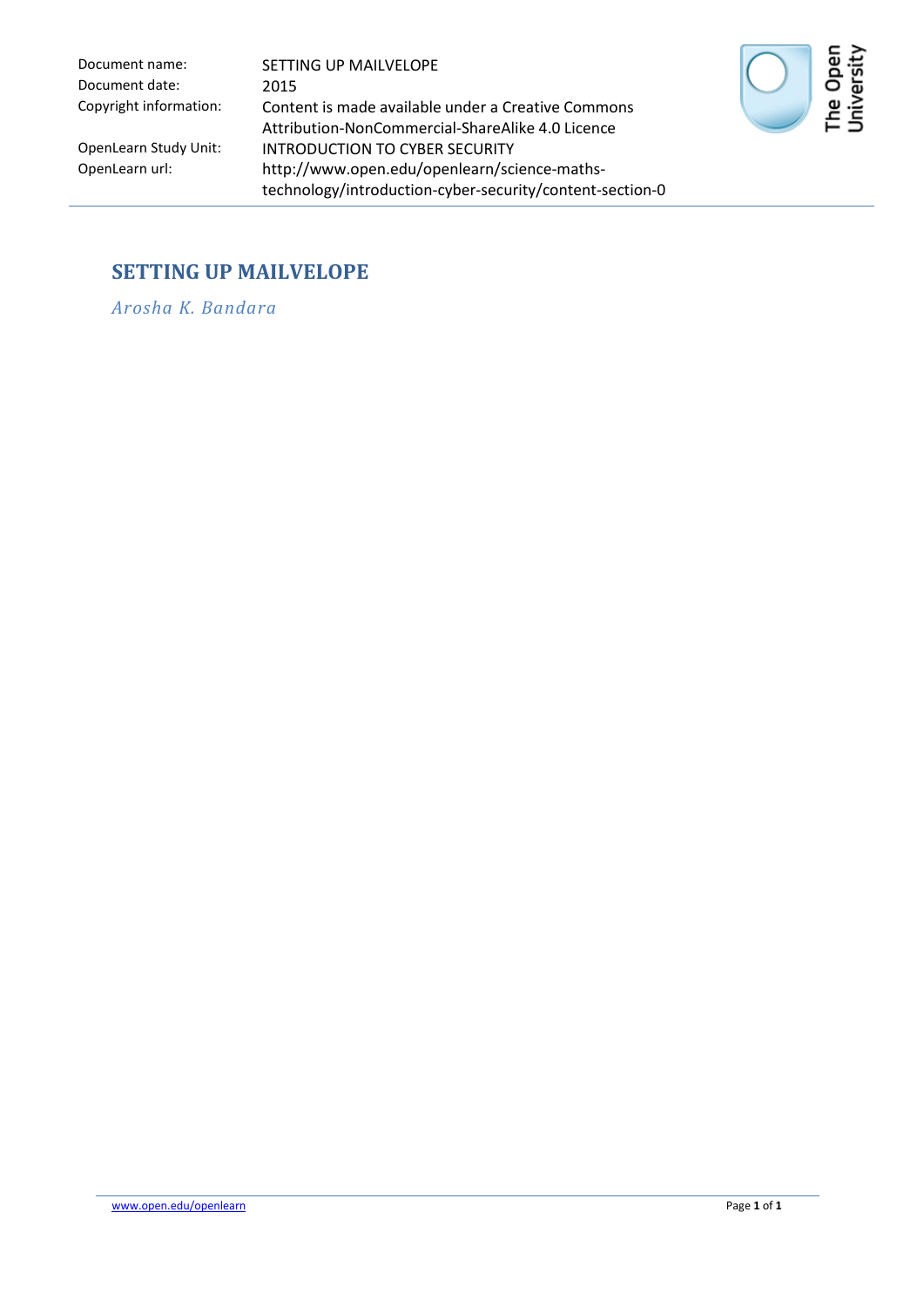

# **Introduction to Cyber Security**

## Setting up Mailvelope

You have learned that using cryptographic tools for email is not particularly straightforward and there is no single tool that works across all computer systems.

In the following steps you will download and install the Mailvelope software that will allow you to send an encrypted email through existing web-based email accounts such as Gmail or Yahoo mail. The video shows how to use Mailvelope.

To send the encrypted email, you'll need to be able to install software on the computer you are using for this course. If you're not able to do this then please read through the steps so that you understand the process.

You'll also need Chrome web browser and a web-based email account. If you don't have Chrome already installed on your computer, you can download it from Google [Chrome.](https://www.google.com/intl/en_uk/chrome/browser/) Most email accounts are accessible via the web even if your email comes to your computer.

The tool you will be using is called Mailvelope.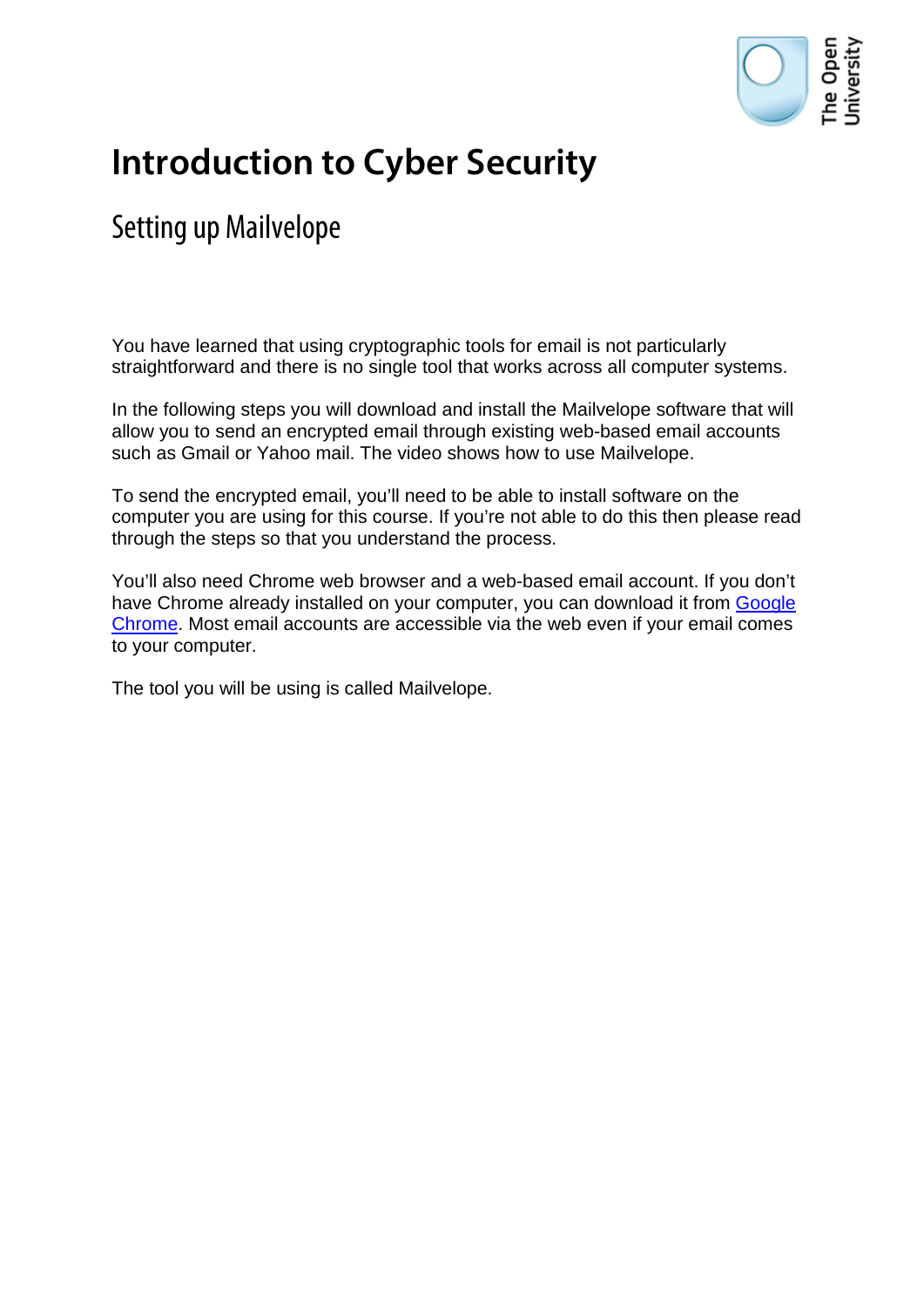

### **Installing Mailvelope**

Firstly, you will download and install Mailvelope as an extension to your browser.

1. Find Mailvelope in the [Chrome Webstore](http://goo.gl/DDgvi8) (if this link doesn't work for you, visit **http://goo.gl/DDgvi8**)

| chrome web store       |                                                                                            | Shows All =    |                                                                                          |                                                                                      |                                                                                           |                                                                                     | $-4$       |
|------------------------|--------------------------------------------------------------------------------------------|----------------|------------------------------------------------------------------------------------------|--------------------------------------------------------------------------------------|-------------------------------------------------------------------------------------------|-------------------------------------------------------------------------------------|------------|
| Search the stare       |                                                                                            | Featured       |                                                                                          |                                                                                      |                                                                                           |                                                                                     |            |
| Apps                   |                                                                                            |                |                                                                                          |                                                                                      |                                                                                           |                                                                                     |            |
| Popular                |                                                                                            | Mailvelope     |                                                                                          |                                                                                      |                                                                                           | a<br>$+$ FRLL                                                                       |            |
| Recommen<br>Popular in |                                                                                            |                | ★★★★★ (146) Social & Communication from www.mailvelope.com 49,070 users                  |                                                                                      |                                                                                           |                                                                                     |            |
| Collections            |                                                                                            |                |                                                                                          |                                                                                      |                                                                                           |                                                                                     |            |
| For Your               | OVERVIEW                                                                                   | <b>DETAILS</b> | <b>REVIEWS</b>                                                                           |                                                                                      | <b>RELATED</b>                                                                            | $8 - 1$ 455                                                                         |            |
| Soccer                 |                                                                                            |                | 00000                                                                                    |                                                                                      |                                                                                           |                                                                                     |            |
| Offline At             |                                                                                            |                |                                                                                          |                                                                                      |                                                                                           | Secure email with OpenPGP                                                           |            |
| Google D               |                                                                                            |                |                                                                                          | encryption for Webmail                                                               |                                                                                           |                                                                                     |            |
| Business Tol           |                                                                                            |                | <b>OpenPGP Encryption for Webmail</b>                                                    | Mailvelope allows to encrypt and decrypt<br>emails in your favorite webmail provider |                                                                                           |                                                                                     |            |
| Education              |                                                                                            |                |                                                                                          |                                                                                      |                                                                                           | following the OpenPGP standard.                                                     |            |
| Entertainme            |                                                                                            |                | <b>ELECTRICALLY</b><br><b>Time OpenFGP (FIRE)</b>                                        |                                                                                      |                                                                                           | Mailvelope integrates directly into the<br>webmail user interface; its elements are |            |
| <b>Garnes</b>          |                                                                                            |                |                                                                                          |                                                                                      |                                                                                           | non-intrusive and easy to use in your<br>regular workflow.                          |            |
| Lifestyle:             |                                                                                            |                | <b>CONTRACTOR</b><br>all show Frather Holly OT<br>Fiel school results in                 | <b>INCAVARIES</b> TOBATE<br>altillian agilm 25.42                                    |                                                                                           | It comes preconfigured for major webmail                                            |            |
| News & Wea             |                                                                                            |                | <b>COUNTRACTMENT</b><br>Alements Charles Charles Catholica e                             | <b>CLASS COLLEGE</b>                                                                 |                                                                                           | providers:<br>- Gmail <sup>ne</sup>                                                 |            |
| Productivity           |                                                                                            |                | FateRelistYTehIDRUaMPOCLEROCHI Rev={Phpf06=GII<br>my6736/pl rffTaxeWyHalsHellD-FLOck20mm |                                                                                      |                                                                                           | - Yanoo!""<br>- Outlook.com <sup>ter</sup>                                          | <b>JIC</b> |
| Social & Con           |                                                                                            |                | - Express such all e-                                                                    |                                                                                      |                                                                                           | $-$ GMX <sup><math>m</math></sup>                                                   |            |
| Utilities              |                                                                                            |                |                                                                                          |                                                                                      | Mailvelope can easily be configured to work<br>with other webmail providers. For details, |                                                                                     |            |
| <b>Extensions</b>      |                                                                                            |                |                                                                                          | Mailvelope                                                                           | got to http://www.mailvelope.com/help                                                     |                                                                                     |            |
| Themes                 |                                                                                            |                |                                                                                          |                                                                                      |                                                                                           | Follow https://twitter.com/mailvelope.to<br>stay informed about updates.            |            |
|                        |                                                                                            |                |                                                                                          | Mailvelope is based on OpenPGP.js                                                    | <b>Call</b>                                                                               |                                                                                     |            |
|                        | Intro-Unnannonic nort, an onan course<br>USERS WHO INSTALLED THIS EXTENSION ALSO INSTALLED |                |                                                                                          |                                                                                      |                                                                                           |                                                                                     |            |
| <                      | SPOTS - A better way<br>to start<br><b>女女女女女</b> (7214)                                    |                | IBA Opt-out (by<br>Google)<br><b>女女女</b> 士士 (370)                                        |                                                                                      | Google+ Notifications<br>***** (1209)                                                     | <b>MyFunCards</b><br>۰,<br>**** (33)                                                | r than any |
|                        |                                                                                            | 青青素 (51)       |                                                                                          | 青青青青 (1655)                                                                          | 青青青青 170                                                                                  | 青青青 195                                                                             |            |

2. Click '+ FREE' and select 'Add'.

| <b>Confirm New Extension</b>                                                                                   |        |
|----------------------------------------------------------------------------------------------------------------|--------|
| Add "Mailvelope"?<br>It can:<br>• Access your data on all websites<br>• Access your tabs and browsing activity |        |
| Add                                                                                                            | Cancel |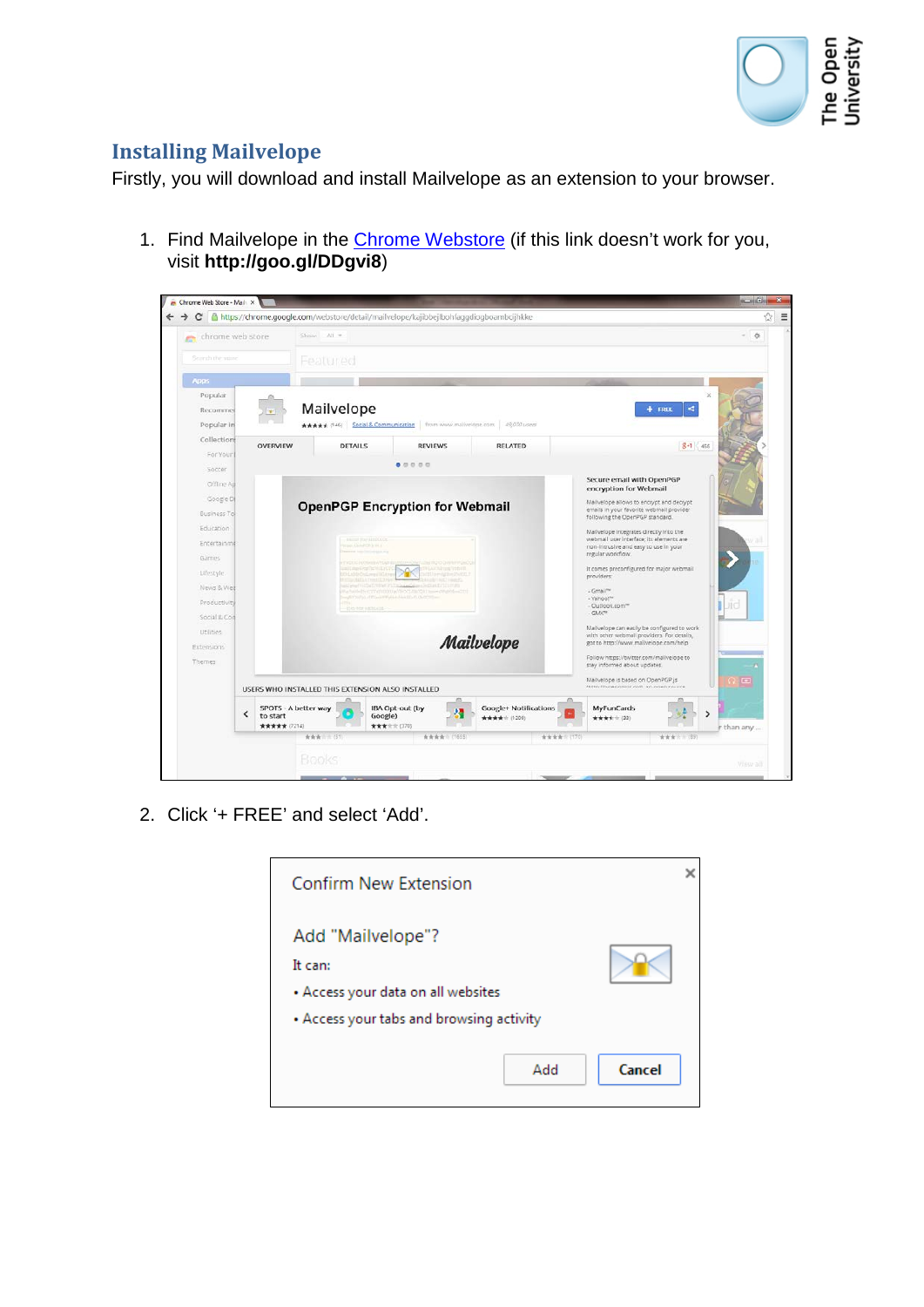

3. You should now see the Mailvelope icon appear in the Chrome toolbar, at the far right hand side



To exchange signed and encrypted email you will need to generate a public and private key for yourself and tell Mailvelope about the public keys of the people you plan to communicate with.

#### **Generating Keys**

Now let's generate your keys.

1. Click the Mailvelope icon in your Chrome toolbar and select 'Options'. This will show your 'Key Ring' – the set of keys that Mailvelope knows about. At the moment there are no keys listed:

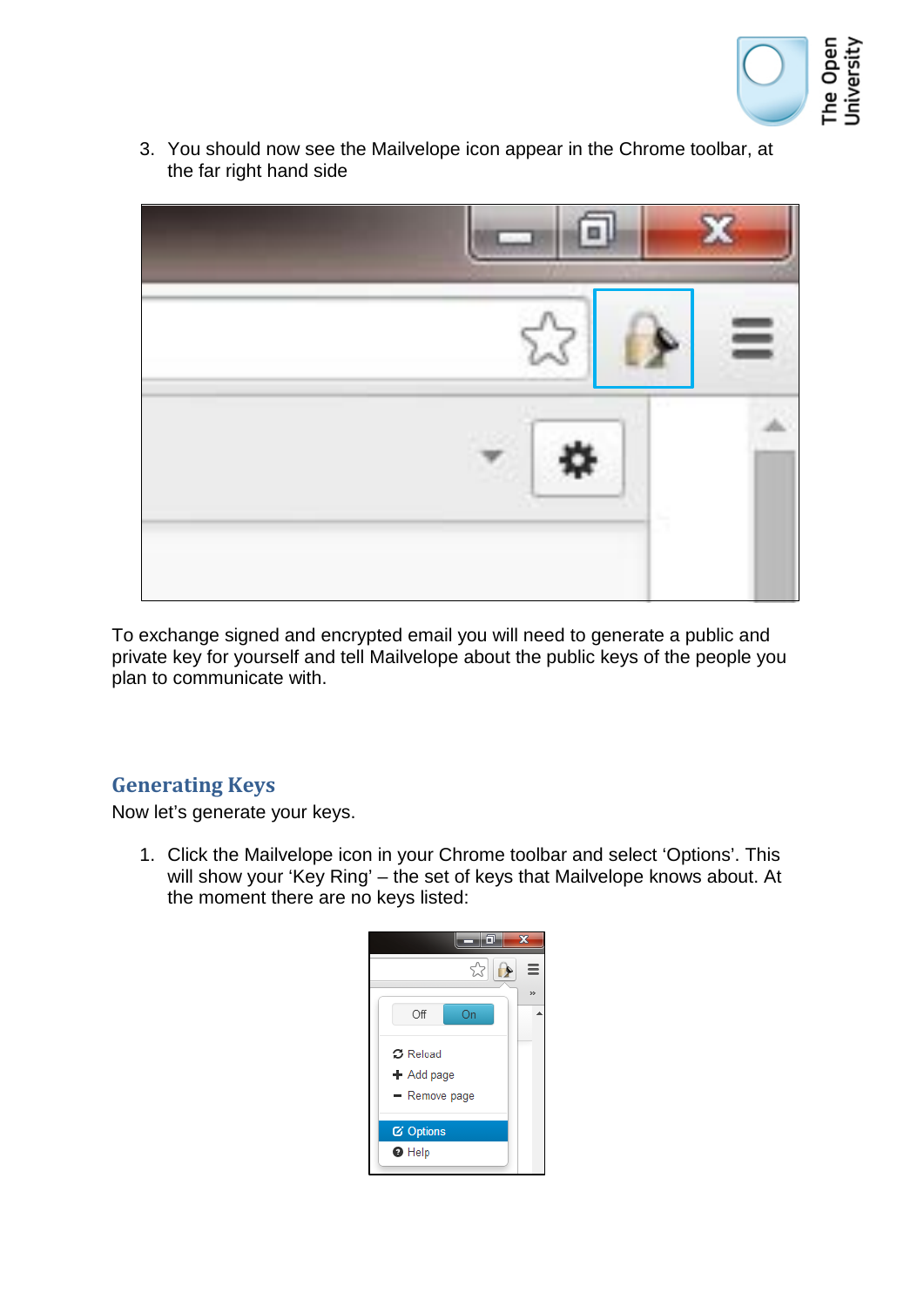

2. Click the menu option 'Generate Key' from the list at the left of the screen. You will be presented with a form asking for the name, email address and pass phrase that will be associated with the generated key:

| $\leftarrow$ -><br>$\mathbf{C}$                                                    |         |               | http://www.ciphonetar.com//kajibbejlbohfaggdiogboambcijhkke/common/ui/options.html#home |                                                          |                        | ☆ A ≡ |
|------------------------------------------------------------------------------------|---------|---------------|-----------------------------------------------------------------------------------------|----------------------------------------------------------|------------------------|-------|
| Mailvelope                                                                         | Options | Documentation | About                                                                                   |                                                          |                        | EL0   |
| <b>KEY RING</b><br><b>Display Keys</b><br>Import Keys                              |         |               | <b>Generate Key</b>                                                                     |                                                          |                        |       |
| <b>Generate Key</b><br><b>SETTINGS</b><br>General<br>Security<br><b>Watch List</b> |         |               | Name<br>Email                                                                           | Me<br>Full name of key owner<br>myemailaddress@gmail.com |                        |       |
|                                                                                    |         |               | Enter Passphrase<br>Re-enter Passphrase                                                 | Advanced >><br><br>                                      | <b>Passwords match</b> |       |
|                                                                                    |         |               |                                                                                         | Submit<br>Clear                                          |                        |       |
|                                                                                    |         |               |                                                                                         |                                                          |                        |       |

3. Fill in the information, making sure to use a strong and memorable pass phrase – as you learned in Week 2. Mailvelope will ask for this pass phrase when you try to use this key to sign or decrypt a message. Clicking submit will show a progress indicator and a message that the key is being generated. Once this is complete you will see the message: 'Success! New key generated and imported into key ring' at the bottom of the form.

| Key generation in progress                                                                            |
|-------------------------------------------------------------------------------------------------------|
|                                                                                                       |
| Please wait, key generation can take up to several minutes depending on factors<br>like the key size. |
| <b>Success!</b> New key generated and imported into key ring                                          |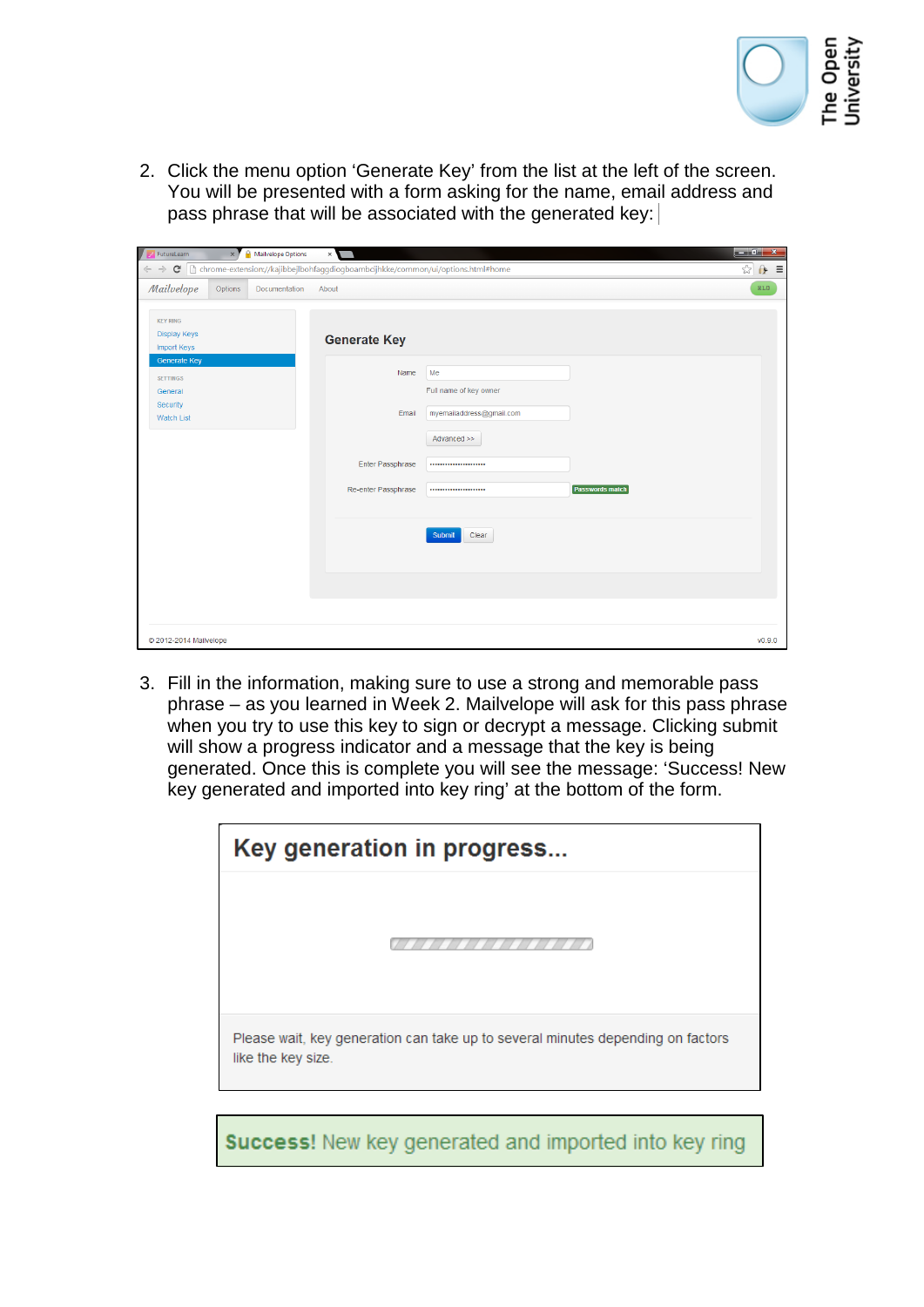

#### **Importing Keys**

The final part of configuring Mailvelope is to import a public key for someone you want exchange messages with. We've set up a special email address up for this task – [cybersecurity-mooc@open.ac.uk.](mailto:cybersecurity-mooc@open.ac.uk)

1. Get started by clicking the menu option 'Import key' from the list at the left of the screen:



Public keys can be provided as plain text. Copy the one for our email address below, include the lines with '--- BEGIN …' and '--- END …' Paste it into the text area of the Mailvelope key import screen.